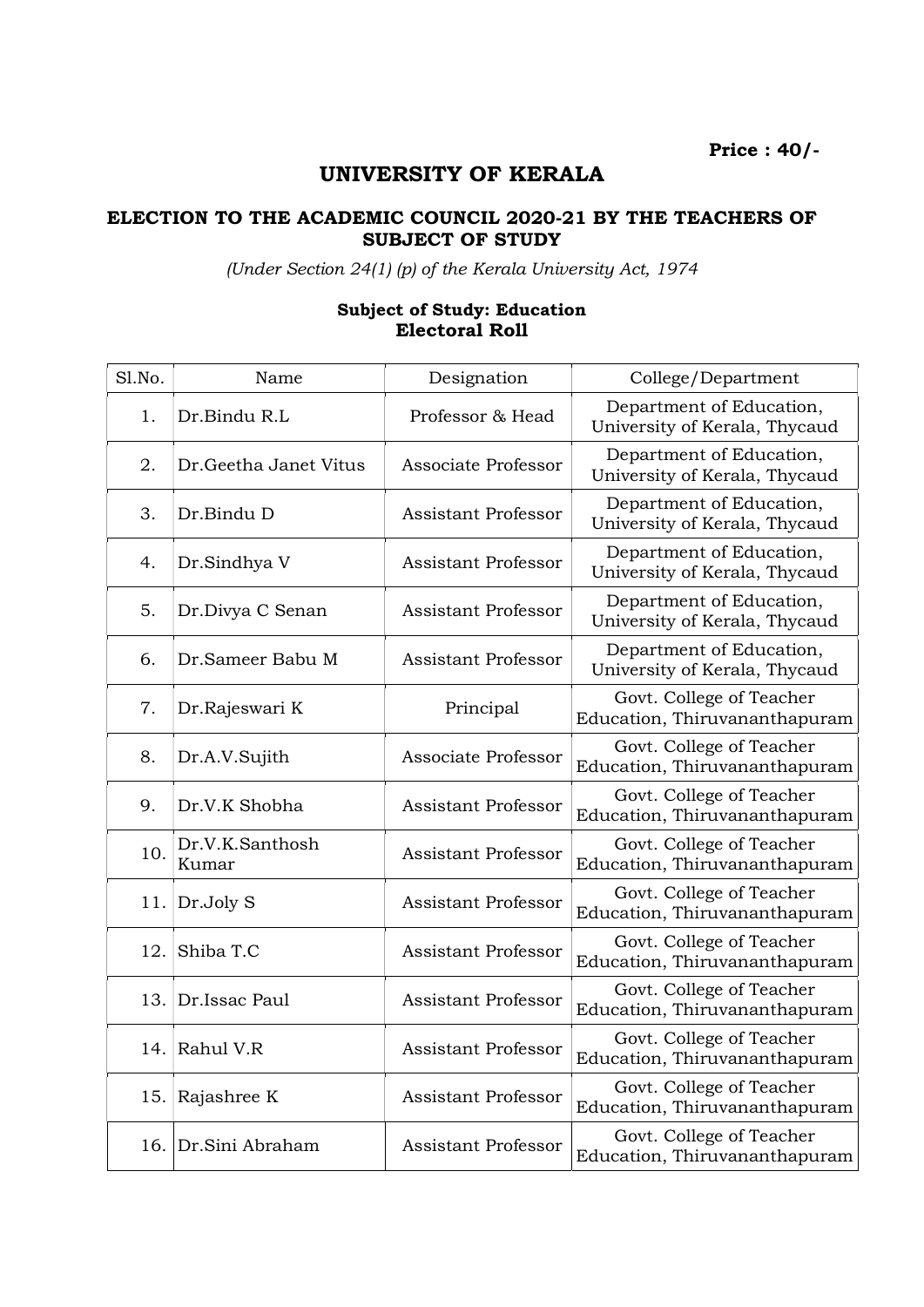|     | 17. Hicky Devadas            | <b>Assistant Professor</b> | Govt. College of Teacher<br>Education, Thiruvananthapuram |
|-----|------------------------------|----------------------------|-----------------------------------------------------------|
| 18. | Sheena Elizebeth<br>Varghese | <b>Assistant Professor</b> | Govt. College of Teacher<br>Education, Thiruvananthapuram |
|     | 19. Dr.T.V Bindu             | <b>Assistant Professor</b> | Govt. College of Teacher<br>Education, Thiruvananthapuram |
| 20. | Dr.S.Kumar                   | <b>Assistant Professor</b> | Govt. College of Teacher<br>Education, Thiruvananthapuram |
| 21. | Sreenath U                   | <b>Assistant Professor</b> | Govt. College of Teacher<br>Education, Thiruvananthapuram |
| 22. | Asha Krishnan                | <b>Assistant Professor</b> | Govt. College of Teacher<br>Education, Thiruvananthapuram |
| 23. | Dr.Sheeba P                  | Principal                  | Sree Narayana Training College,<br>Nedunganda             |
|     | 24. Praveen R                | <b>Assistant Professor</b> | Sree Narayana Training College,<br>Nedunganda             |
| 25. | Dr.Pramod G Nair             | <b>Assistant Professor</b> | Sree Narayana Training College,<br>Nedunganda             |
| 26. | Dr.Smitha S                  | <b>Assistant Professor</b> | Sree Narayana Training College,<br>Nedunganda             |
| 27. | Dr.Reetha Ravi H             | <b>Assistant Professor</b> | Sree Narayana Training College,<br>Nedunganda             |
| 28. | Dr.Sangeetha N.R             | <b>Assistant Professor</b> | Sree Narayana Training College,<br>Nedunganda             |
| 29. | Chitra S                     | <b>Assistant Professor</b> | Sree Narayana Training College,<br>Nedunganda             |
| 30. | Dr.Rani K.V                  | <b>Assistant Professor</b> | Sree Narayana Training College,<br>Nedunganda             |
| 31. | Amjith S                     | <b>Assistant Professor</b> | Sree Narayana Training College,<br>Nedunganda             |
| 32. | Dr.Viji V                    | <b>Assistant Professor</b> | Sree Narayana Training College,<br>Nedunganda             |
| 33. | Dr.Anuja C.S                 | Lecturer (Sel.Gr)          | Karmela Rani Training College,<br>Kollam                  |
| 34. | Dr.Reena George              | Associate Professor        | Karmela Rani Training College,<br>Kollam                  |
| 35. | Fr.Joseph J                  | Lecturer (Sel.Gr)          | Karmela Rani Training College,<br>Kollam                  |
| 36. | Dr.Sanil Sebastian           | Associate Professor        | Karmela Rani Training College,<br>Kollam                  |
| 37. | Dr.Brinda Nair S             | <b>Assistant Professor</b> | Karmela Rani Training College,<br>Kollam                  |
| 38. | Nancy J.Fernandez            | <b>Assistant Professor</b> | Karmela Rani Training College,<br>Kollam                  |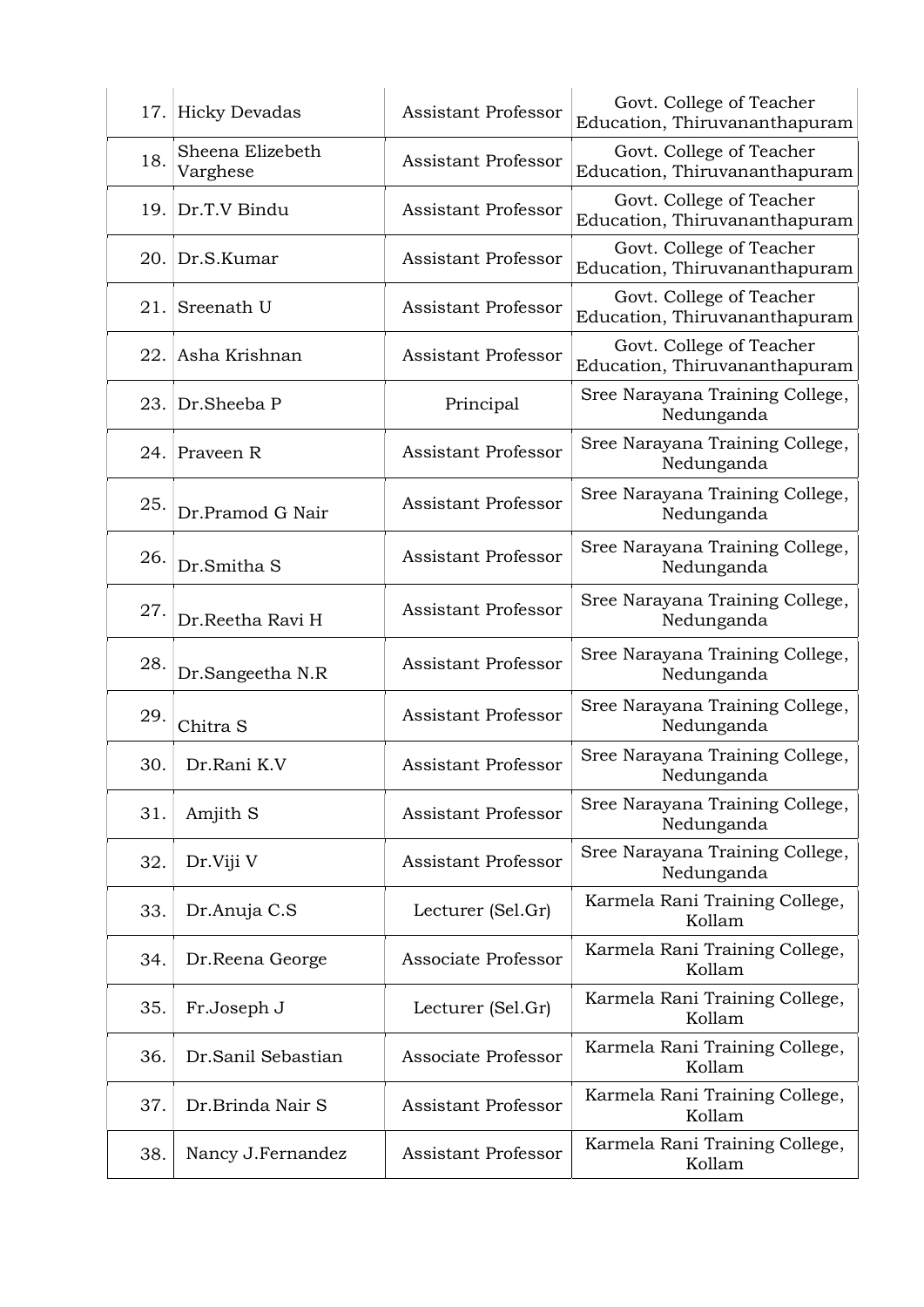| 39. | Dr.Mary Sindhu J         | <b>Assistant Professor</b> | Karmela Rani Training College,<br>Kollam      |
|-----|--------------------------|----------------------------|-----------------------------------------------|
| 40. | Byju C                   | <b>Assistant Professor</b> | Karmela Rani Training College,<br>Kollam      |
| 41. | Dr.Priya Dominic         | Assistant Professor        | Karmela Rani Training College,<br>Kollam      |
| 42. | Jojo Francis             | Assistant Professor        | Karmela Rani Training College,<br>Kollam      |
| 43. | Dr.Rosamma Philip        | Principal                  | Mount Tabor Training College,<br>Pathanapuram |
| 44. | Dr. Tharamma George<br>ፐ | Associate Professor        | Mount Tabor Training College,<br>Pathanapuram |
| 45. | Dr.George Varghese       | <b>Assistant Professor</b> | Mount Tabor Training College,<br>Pathanapuram |
| 46. | Lissy George             | <b>Assistant Professor</b> | Mount Tabor Training College,<br>Pathanapuram |
| 47. | Ceena Chacko             | <b>Assistant Professor</b> | Mount Tabor Training College,<br>Pathanapuram |
| 48. | SmithaEapen              | <b>Assistant Professor</b> | Mount Tabor Training College,<br>Pathanapuram |
| 49. | Sojiya John              | <b>Assistant Professor</b> | Mount Tabor Training College,<br>Pathanapuram |
| 50. | Jijan E.K                | <b>Assistant Professor</b> | Mount Tabor Training College,<br>Pathanapuram |
| 51. | Dr.Remya Stanley         | <b>Assistant Professor</b> | Mount Tabor Training College,<br>Pathanapuram |
| 52. | Surya Chandra Mohan      | <b>Assistant Professor</b> | Mount Tabor Training College,<br>Pathanapuram |
| 53. | Asha K.Thomas            | <b>Assistant Professor</b> | Mount Tabor Training College,<br>Pathanapuram |
| 54. | Dr.Sherly Philip         | <b>Assistant Professor</b> | Mount Tabor Training College,<br>Pathanapuram |
| 55. | Dr.V.K.Ushadevi          | Principal                  | NSS Training College, Pandalam                |
| 56. | Dr.Anju Krishna          | <b>Assistant Professor</b> | NSS Training College, Pandalam                |
| 57. | Dr.P.G Ajimol            | Associate Professor        | NSS Training College, Pandalam                |
| 58. | Dr.Suma K.O              | Associate Professor        | NSS Training College, Pandalam                |
| 59. | Dr.Indu P                | <b>Assistant Professor</b> | NSS Training College, Pandalam                |
| 60. | Dr.Chithra L             | <b>Assistant Professor</b> | NSS Training College, Pandalam                |
| 61. | Dr.Binuraj A             | <b>Assistant Professor</b> | NSS Training College, Pandalam                |
| 62. | Dr.Lakshmi A             | <b>Assistant Professor</b> | NSS Training College, Pandalam                |